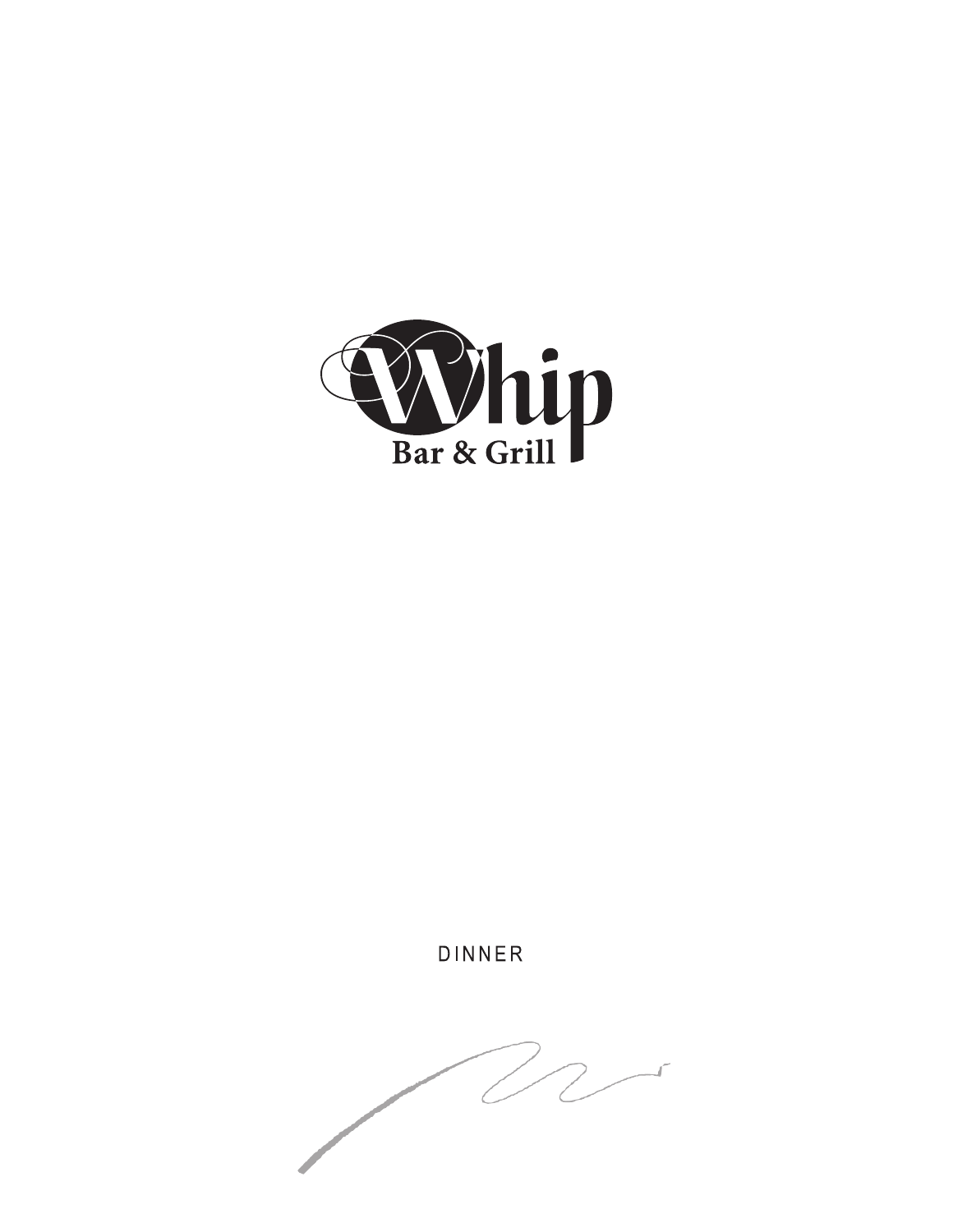## **WHIP SIGNATURE DRINKS**

**The Whip Style "Old Fashioned"**

Jim Beam, muddled Fabbri Amarena cherry and orange, dash of bitters and a touch of maple syrup **|** 13.00

### **Maple Makers Mark Manhattan**

Makers Mark bourbon, Green Mt Maple Liqueur, sweet Vermouth and a touch of maple syrup **|** 14.00

### **Hendricks Cucumber Martini**

Hendricks Gin with muddled cucumber, lime juice and a splash of cranberry served straight up **|** 14.00

## **Grapefruit Martini**

Ketel One Vodka, Grand Marnier, lemon juice and pink grapefruit juice **|** 14.00

### **Blood Orange Margarita**

Milagro Silver tequila, Cointreau, lime juice and blood orange puree, on the rocks **|** 14.00

**Bees Knees**

Barr Hill gin with honey and lemon, served straight up with a twist **|** 14.00

**Sangria**

red wine and fresh fruit with a touch of brandy **|** 9.50

**Frozen Daiquiri** choice of strawberry or mango, rum, fresh lime juice and simple syrup with a wedge of lime **|** 12.00

**Frozen Margarita**

choice of classic or strawberry, tequila, triple sec, lime juice, and simple syrup garnished with a salted rim and wedge of lime **|** 12.00

## **Frozen Pina Colada**

choice of classic or strawberry, rum, cream of coconut, pineapple juice **|** 12.00

# **CIDER SELECTION**

**Citizen Cider, Dirty Mayor** 16 oz Can **|** 7.00 off dry cider infused with ginger 6.8% ABV **Stowe Cider Draft, Tips Up |** 7.00 an off dry crisp clean cider 6.5% ABV

# **PINT DRAFT BEER SELECTION**

**Switchback American Pale Ale |** Burlington, VT **|** 7.50 unfiltered with great hop flavors and a smooth, malty finish 5% ABV & 28 IBU **Fiddlehead I.P.A. |** Shelburne, VT **|** 7.50 hop forward with bright citrus and pine aroma 6.2% ABV & 53 IBU **Four Quarters Phaze IPA |** Winooski, VT **|** 9.00 a very smooth, hazy IPA with tropical fruits, citrus and pine 7.2% ABV **Zero Gravity Brewing Green State Lager |** Burlington, VT **|** 7.00 Clean, crisp pilsner 4.9% ABV & 25 IBU **Shilling - Alexandr Czech Pilsner |** Littleton, NH **|** 8.00 an authentic Czech style Pilsner made in New England with Moravian pilsner malt 5.5% ABV **Trapp Dunkel Lager |** Stowe, VT **|** 7.00 creamy with toffee aromas, using Munich malts 5.7ABV, 22 IBU **14th Star Maple Breakfast Stout |** Burlington, VT **|** 7.00 oatmeal stout with maple syrup and cold brew coffee 6.5% ABV & 25 IBU **Bud Light |** St. Louis, MO **|** 5.50

needs no introduction 4.2% ABV & 7 IBU

#### **Seasonal Draft** ask your server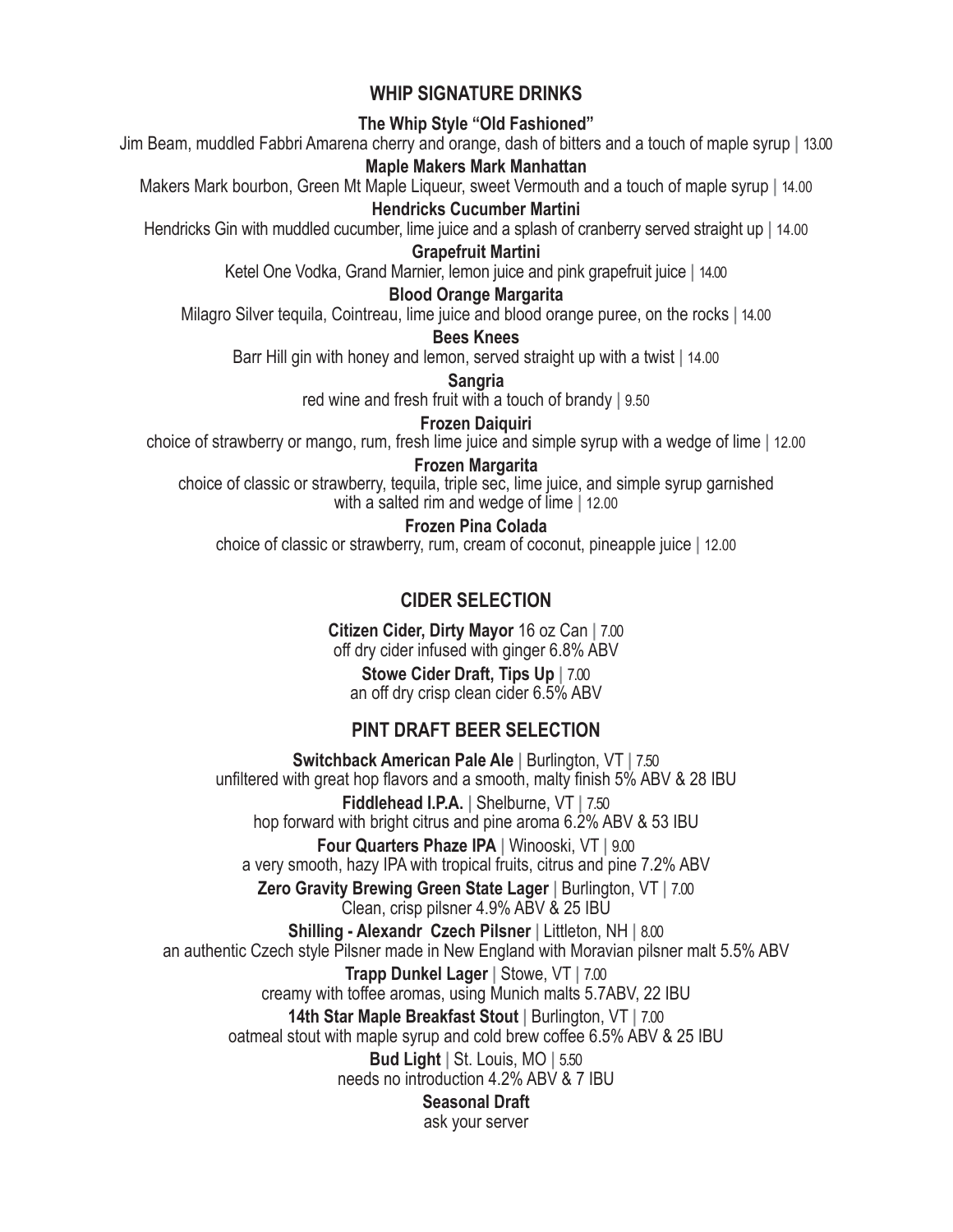### **BOTTLES & CANS**

### **Heady Topper |** Alchemist Brewery, Stowe, VT **|** 8.00 their flagship unfiltered double IPA 8% ABV 16oz **Focal Banger |** Alchemist Brewery, Stowe, VT **|** 8.00 unfiltered IPA, for something a little less hoppy than Heady Topper 7% ABV 16oz **Guinness Stout 16oz** 6.50

### **Corona** 4.50 **Budweiser** 4.00

**Heineken** 4.50

# **Michelob Ultra** 4.25

# **Clausthaler (non-alcoholic)** 4.00

**White Claw Hard Seltzer** ask your server for flavors **|** 5.00

ABV: Alcohol by Volume IBU: International Bittering Units

## **WINES BY THE GLASS**

## **WHITE WINES**

|                                                        | 6 OZ | 9 OZ  | <b>BOTTLE</b> |
|--------------------------------------------------------|------|-------|---------------|
| Elki Sauvignon Blanc, Elqui Valley, Chile              | 9.00 | 13.50 |               |
| Tree Fort Sauvignon Blanc, Monterey, California        | 9.50 | 14.25 | 35.00         |
| Hess Shirtail Ranches Chardonnay, Monterey, California | 9.00 | 13.50 |               |
| <b>Chateau La Motte Chardonnay, France</b>             | 9.50 | 14.25 | 35.00         |
| <b>Acrobat Pinot Gris, Oregon</b>                      | 9.00 | 13.50 |               |
| Kung Fu Girl Riesling, Columbia Valley, Washington     | 9.00 | 13.50 | 31.00         |
| Zonin Prosecco, Veneto, Italy, 187ml bottle            | 9.50 | 14.25 |               |
|                                                        |      |       |               |

**ROSÉ**

|                                             | 6 OZ |       | 9 OZ BOTTLE |
|---------------------------------------------|------|-------|-------------|
| Bieler Père & Fils, Aix en Provence, France | 9.00 | 13.50 | 32.00       |
| Villa des Anges Rosé, Pays d'Oc, France     | 8.50 | 12.75 | 31.00       |

## **RED WINES**

|                                                   | 6 OZ  | 9 OZ  | <b>BOTTLE</b> |
|---------------------------------------------------|-------|-------|---------------|
| Domaine Les Grand Bois Côtes du Rhône, France     | 10.00 | 15.00 | 35.00         |
| <b>Rickshaw Pinot Noir, California</b>            | 8.50  | 12.75 |               |
| Rocks of Bawn Pinot Noir, Yamhill-Carlton, Oregon | 11.00 | 16.50 | 38.00         |
| Pacific Standard Cabernet Sauvignon, California   | 9.50  | 14.25 |               |
| Annabella Cabernet, Napa, California              | 12.00 | 18.00 | 39.00         |
| El Rede Malbec, Mendoza, Argentina                | 9.50  | 14.25 |               |
| Plungerhead Zinfandel, Lodi, California           | 11.00 | 16.50 | 37.00         |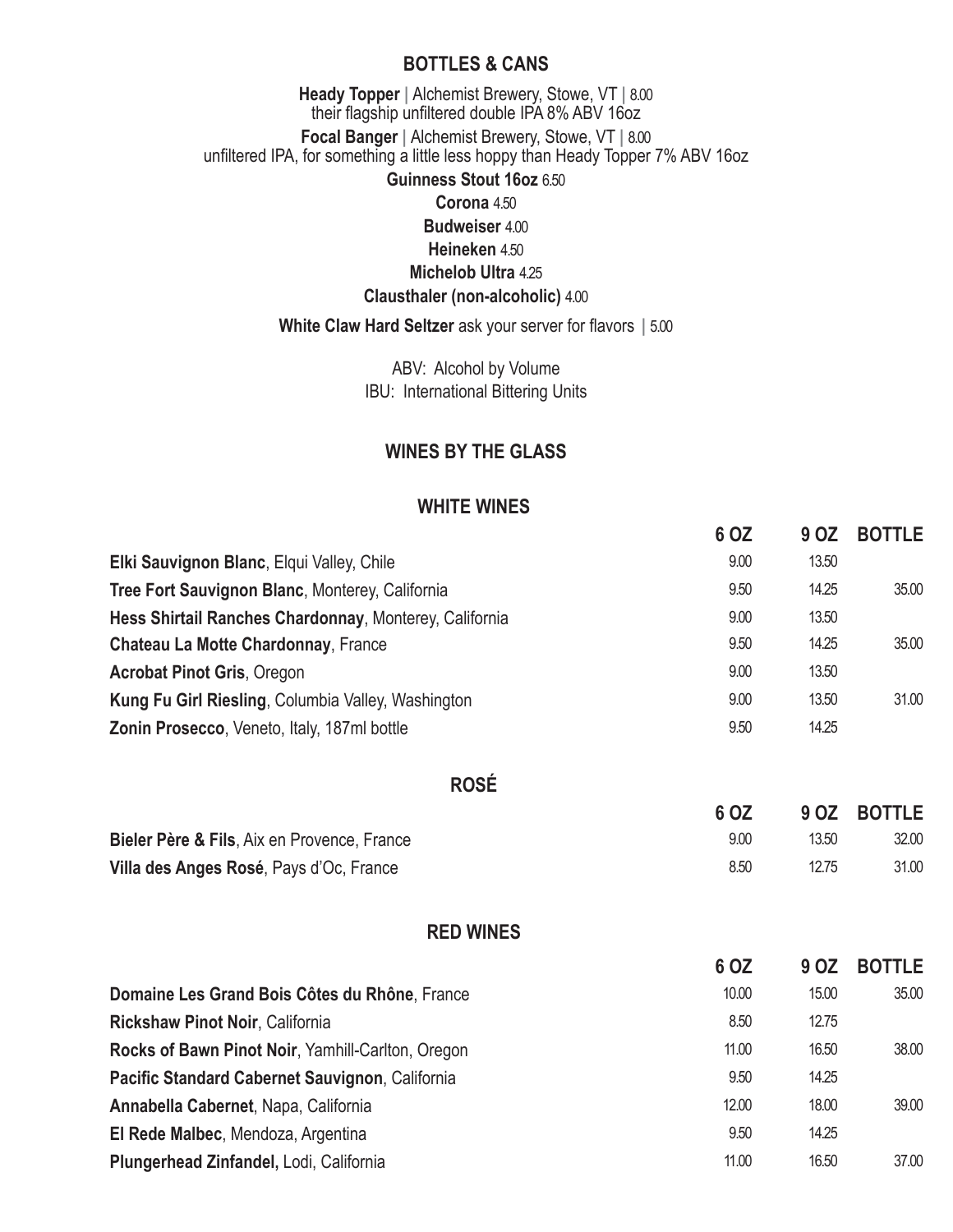## **APPETIZERS**

#### **Prince Edward Island Mussels**

steamed in a garlic butter white wine and herb broth with grilled baguette **|** 16.95 **GFA**

### **Local Artisanal Cheese Plate**

selection of three local cheeses, chutney, fruit, roasted nuts and crackers **|** 18.95

### **Maple Buffalo Chicken Wings**

crisp fried wings, our maple buffalo sauce, celery, carrots and blue cheese dipping sauce **|** 13.95 **GFA**

**Coconut Shrimp**

coconut tempura battered gulf shrimp with a Thai sweet chili dipping sauce **|** 14.95

### **Crispy Fried Calamari**

marinara dipping sauce, roasted garlic aioli, pepperoncinis, parmesan, lemon **|** 15.95

## **SOUPS & SALADS**

### **Homemade New England Corn Chowder**

our signature soup for over 30 years **|** cup 5.95 **|** bowl 8.50

# **Homemade Soup du Jour**

cup 5.95 **|** bowl 8.50

### **Green Mountain Inn Salad**

mixed baby greens tossed with a maple balsamic vinaigrette, shaved carrots, julienne apples, dried cranberries and toasted walnuts **|** full 11.95 **|** half 7.95 **GFA**

### **Caesar Salad**

romaine lettuces tossed in a creamy parmesan dressing, garlic croutons and shaved Pecorino Romano **|** full 12.95 **|** half 9.95

### **Arugula Strawberry Salad**

baby arugula tossed with strawberries, radish, pickled red onions, Vermont feta cheese and a lemon mango vinaigrette **|** full 12.95 **|** half 9.95 **GFA**

*Salad additions: chicken 8, shrimp 11, salmon 11*

# **ENTRÉES**

### **Steak au Poivre**

pan roasted peppercorn crusted Black Angus strip steak with a mushroom cognac sauce, butter whipped potatoes and fresh seasonal vegetables **|** 42.95 **GFA**

### **Gorgonzola-Crusted Filet Mignon**

grilled filet topped with gorgonzola cheese and herb crumbs served with a port wine demi glace, butter whipped potatoes and asparagus **|** 46.95 **GFA**

## **Simply Grilled**

char-grilled to your liking with butter whipped potatoes and fresh seasonal vegetables 8 oz Filet Mignon 44.95 **|** 12 oz New York Strip 40.95 **GFA**

**Rare** *- very red, cool center* **| Medium Rare** *- red, warm center* **| Medium** *- pink, warm center* **Medium Well** *- slightly pink, warm center* **| Well** *- broiled throughout, no pink \* We are not responsible for steaks ordered over medium. \**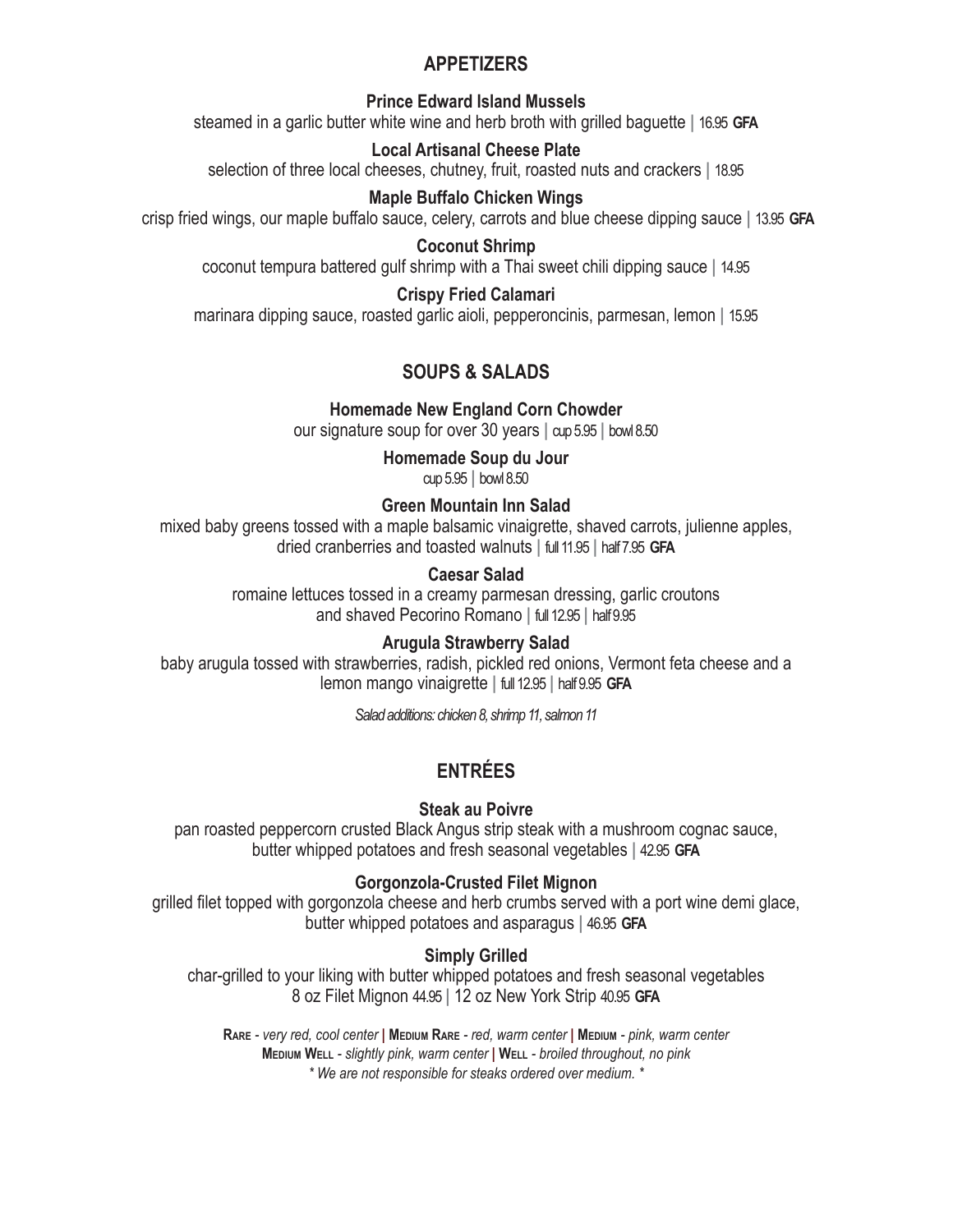# **ENTRÉES**

### **Honey Miso Glazed Salmon**

pan roasted Faroe Island salmon with a honey lime miso glace, cucumber, radish, sesame, cilantro and scallion rice **|** 30.95

**Seafood Diavolo**

linguine with mussels, shrimp, squid and fresh fish in a spicy tomato white wine broth **|** 30.95

#### **Pan Roasted Chicken Breast with Vermont Cheddar**

pan roasted all-natural chicken breast with sharp Vermont cheddar, herb crumbs, braised apple, leek and thyme sauce with fresh vegetables **|** 28.95 **GFA**

#### **Green Mountain Inn Classic Turkey Dinner**

roast turkey breast, sausage apple and sage stuffing, pan gravy, butter whipped potatoes, petite peas and cranberry relish **|** 27.95

### **Maple Brined Pork Tenderloin**

sliced pan seared pork tenderloin served with port wine cherry sauce, caramelized onions, herbs, oven roasted fingerling potatoes and fresh vegetables **|** 28.95 **GFA**

### **Coconut Curry Stir-Fry**

stir fried vegetables, ginger-coconut curry sauce, basil, cilantro, jasmine rice, and toasted cashews **|** 24.95 **GFA** additions: chicken 8, tofu 6, shrimp 11

## **BURGERS & SANDWICHES**

### **The Whip Burger**

Vermont grass-fed beef, Cabot sharp cheddar cheese, lettuce, tomato, onion, mayonnaise and Major Grey's chutney on a brioche roll with fries **|** 19.95 **GFA**

#### **Vermont Grass-Fed Beef Burger**

Vermont grass-fed beef burger with lettuce, tomato and onion on a brioche roll with fries | 17.95 **GFA** add Cabot sharp cheddar cheese or Swiss **|** 1.00

#### **The Veggie "Beyond" Burger**

100% plant based patty on a brioche bun with our jalapeno aioli, lettuce, tomato, red onion and pickle with fries **|** 17.95 add Cabot sharp cheddar cheese or Swiss **|** 1.00

### **"The Starr"**

fresh roasted turkey breast, Swiss cheese, Applewood smoked bacon, lettuce, tomato and mayonnaise on homemade honey oat bread with fries **|** 16.95 **GFA**

#### **GFA - Gluten-free preparation available, please specify.**

*A gratuity of 18% will be added for parties of 8 or more; a \$5.00 charge will be added to all split entrées.*

*The Vermont Department of Health advises that consuming raw or uncooked meats, poultry, seafood, shellfish or eggs may increase your risk of food-borne illness.*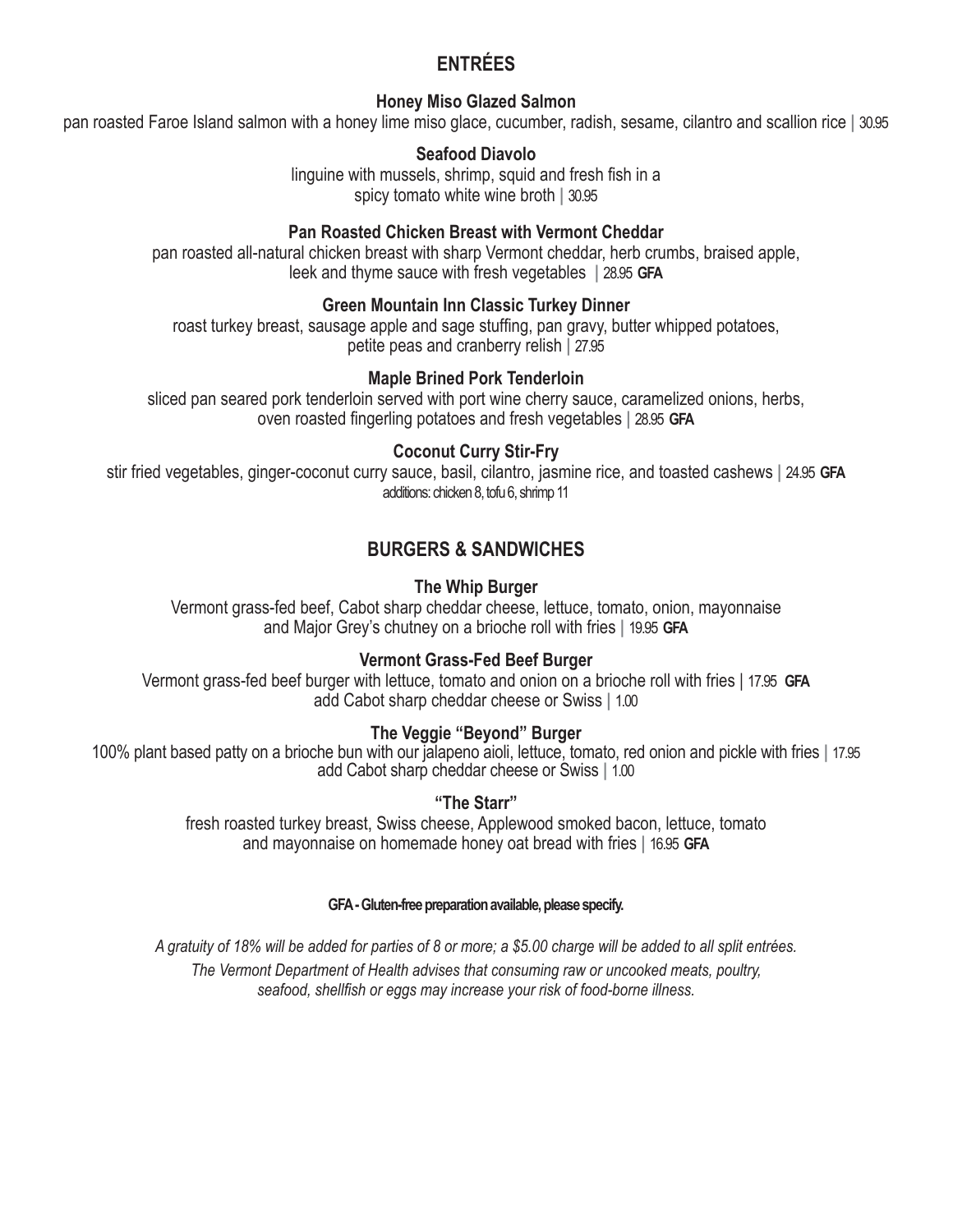# **WINES BY THE BOTTLE**

## **CHAMPAGNE AND SPARKLING WINE**

**Le Mesnil Blanc de Blancs Grand Cru**, Champagne, France 70.00 100% chardonnay from Grand Cru vineyards. Fine bubbles, light citrus flavors and a long, dry finish.

**Lucien Albrecht Brut Rosé Crémant d'Alsace**, Alsace, France 42.00 From 100% Pinot Noir, showing a touch of red fruits with tight bubbles and a just off- dry finish. A perfect summer sparkler.

> **Brut D'argent Blanc de Blancs Brut**, Jurol, France 34.00 Chardonnay from the foothills of the Alps, refreshing and dry.

**Lampo Borgoluce Prosecco**, Treviso, Italy 33.00 Brut, with lively bubbles.

# **CHARDONNAY**

**Rombauer, Carneros**, 2020, California 70.00 Opulent, bursting with ripe tropical fruit and roasted pineapple with nutty, oaky undertones.

**Mt Eden Edna Valley**, 2018, California 48.00 Orange blossoms and honey on the nose, with crushed shells and minerals. A seamless, full bodied chardonnay.

**Brack Mt Winery Barrique Chardonnay**, 2017, Sonoma, California 35.00 Russian River and Sonoma Coast vineyards yield a cool climate chardonnay, more apples and pears than pineapple in the nose with a light hand of oak on the finish.

**Cyprus**, 2017, Russian River, California 35.00 Pale straw color, apples and minerals with a slight bread dough aroma from being stirred on the lees.

**Chateau La Motte**, 2020, Languedoc, France 35.00 Unoaked, medium bodied with flavors of apples and pears and minerals on the nose.

**Foxglove**, 2018, Central Coast, California 33.00 Light tropical notes with a hint of lemon. Un-oaked for a clean, food friendly wine.

**Macon Verzé**, 2019, France 42.00 Very Burgundian in style with flavors of apples and pears. Aged 6 months on the lees. Full bodied with a long finish.

# **SAUVIGNON BLANC**

**Sancerre "Les Boursicottes"** Domaine Laporte 2020, Loire France 43.00 A touch of ripe fig in the nose with citrus on the palate, nicely framed with minerals and ample acidity.

> **Cakebread Sauvignon Blanc**, 2020, Napa Valley 55.00 Lemon curd and melons on the palate, medium bodied with a long finish.

**Tree Fort Sauvignon Blanc**, 2019, Monterey, California 35.00 Tangerine and lime zest, medium bodied with a dry finish.

**Three Brooms Sauvignon Blanc**, 2021, Marlborough, New Zealand 34.00 From a single vineyard, done in the Sancerre style, pale straw color with a lovely focus of citrus.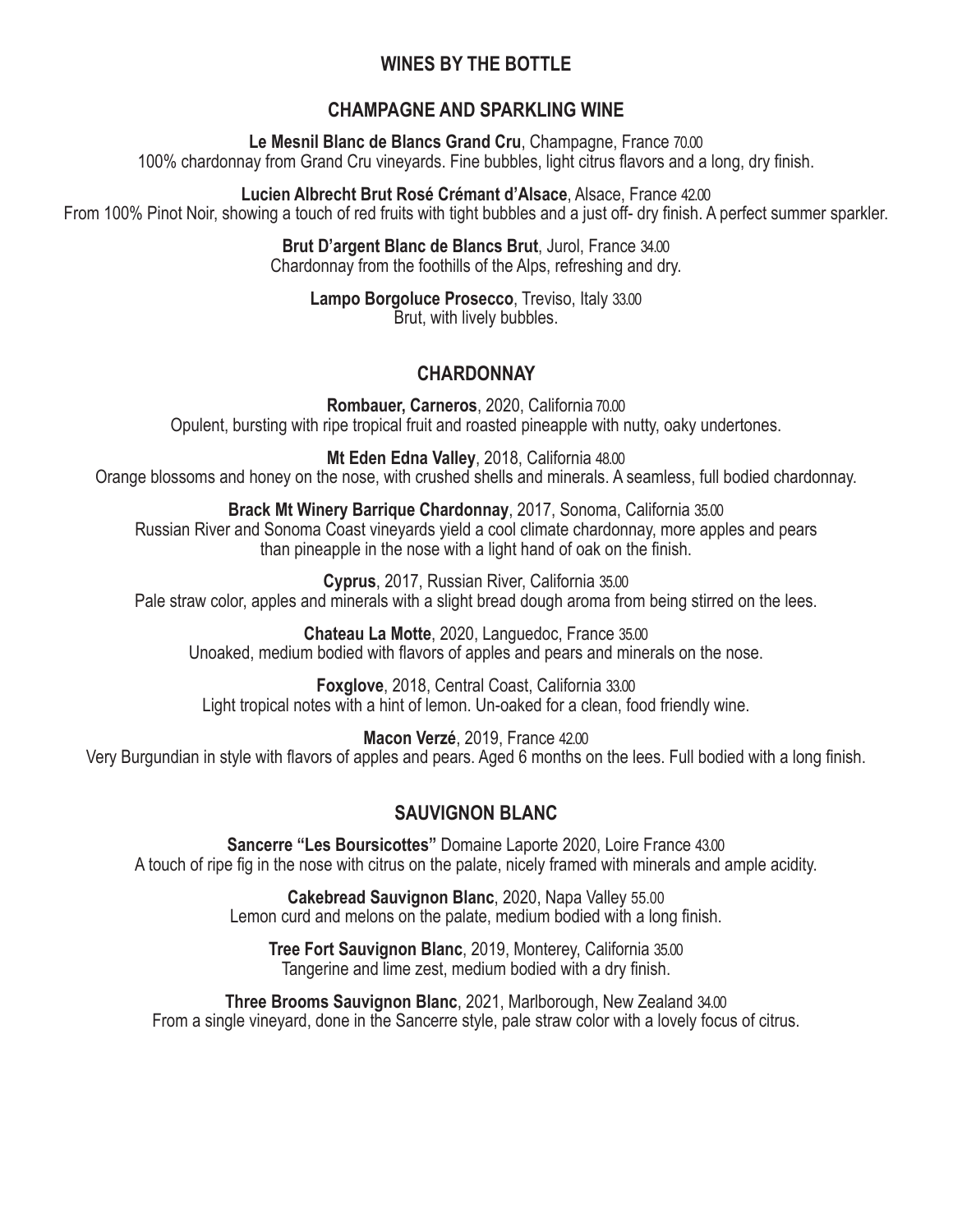## **OTHER WHITES AND ROSÉS**

**Alois Lageder Pinot Grigio**, 2020, Dolomiti, Italy 37.00 From the foothills of the Dolomites, this wine is of medium body with flavors of mango and spice.

**Burgans Albarino**, 2020, Rias Baixas, Spain 33.00 Pale straw color with peach and apricot flavors nicely balanced with acidity. Order with mussels and pretend you're on the coast of Spain.

> **Kung Fu Girl Riesling**, 2020, Columbia Valley, Washington 31.00 Tangerine and grapefruit on the palate with a just off-dry finish.

**Bieler Père & Fils Rosé**, 2020, Aix-en-Provence, France 34.00 Primarily Grenache and Syrah in this dry rosé with rose petal and raspberry aromas. Light and refreshing.

**Villa des Anges Rosé**, 2021, Pays d'Oc, France 31.00 Made with 100% Cinsault, pale pink with a touch of strawberry on the nose, broad flavors on the palate and medium acidity.

# **CABERNET AND CABERNET BLENDS**

**Silver Oak**, 2017, Alexander Valley, California 120.00 Black cherry and cocoa on the palate nicely framed by 24 months in oak.

**Jayson Cabernet**, 2018, Napa, California 110.00 From Jayson Pahlmeyer, aromas of blackberries and anise on the bouquet opening to blueberry jam on the palate. Aged in 70% new French oak.

**Pine Ridge Cabernet**, 2016, Napa, California 110.00 Dark black fruits, silky smooth and polished with a light hand of oak and a long finish.

> **Heitz**, 2016, Napa, California 100.00 Aromas of blackberries and cassis. Long and lingering finish.

**Ramey**, 2016, Napa, California 90.00 25% Cabernet Franc adds smoky overtones to the dark berry flavors of this powerful cabernet.

**Sean Minor Cabernet,** 2019, Napa, California 50.00 Medium bodied with a bouquet of rose petals, flavors of raspberry syrup and a soft finish.

**Elderton Estate**, 2019, Barossa, Australia 47.00 From 70 yr old vines, very dark, velvety blackberry fruit with a lingering finish.

**Annabella Cabernet** , 2019, Napa, California 39.00 Cassis, black plum and cocoa on the palate, this is a nice choice by the glass or the bottle.

**The Show,** 2020, California 32.00 Cabernet blended with Petite Sirah produces an opulent, forward fruit red with a soft finish.

**Charles and Charles,** 2018, Columbia Valley, WA 32.00 60% Cabernet and 40% Syrah for a wine, dark in color and with flavors of blueberry and smoke.